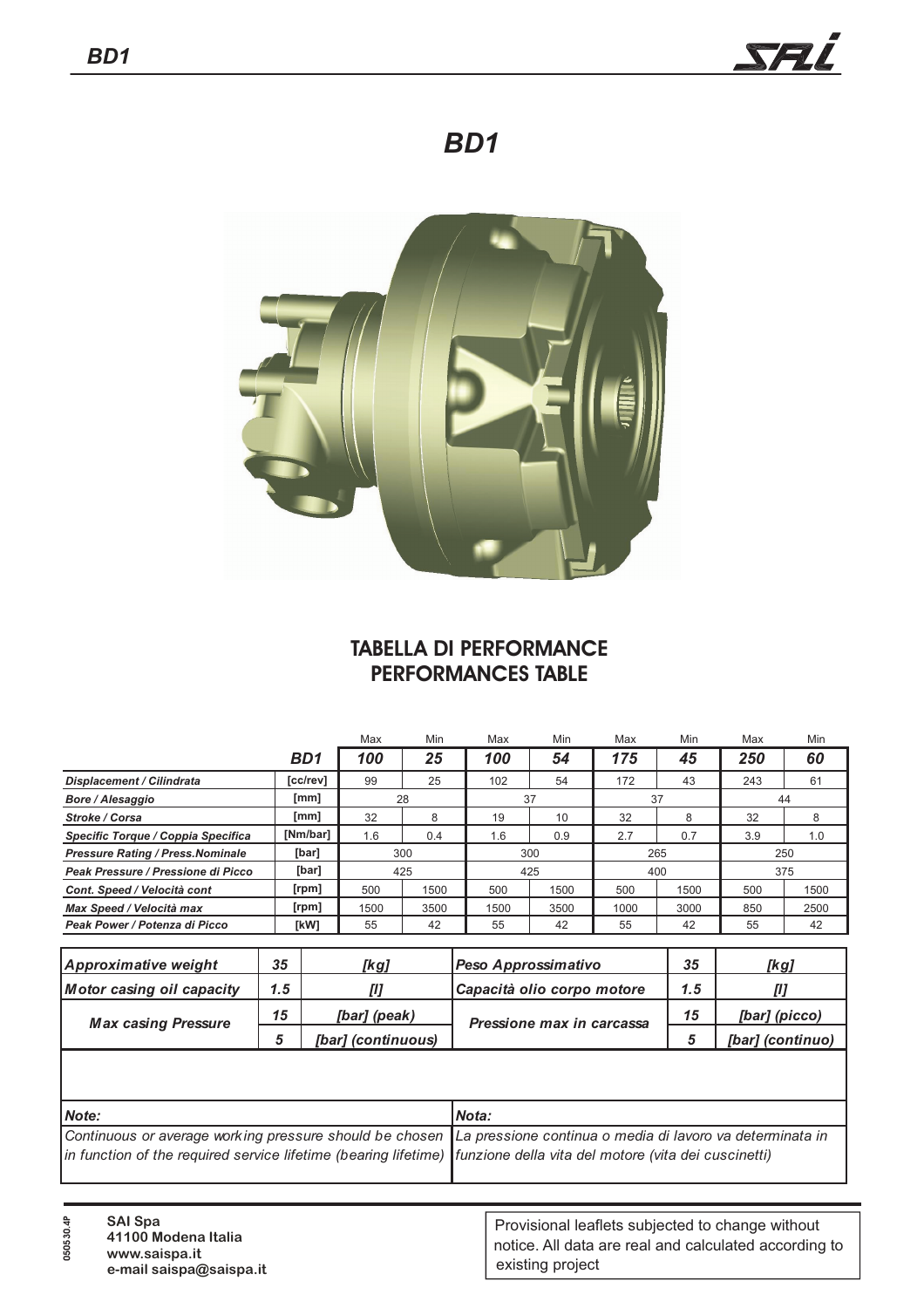





## **CALETTATURE SPLINE DATA**



**OPZIONI ALBERO SHAFT OPTION**

7 Splined DIN 5480 9 Internal splined DIN 5480





Provisional leaflets subjected to change without notice. All data are real and calculated according to existing project

**SAI Spa 41100 Modena Italia www.saispa.it e-mail saispa@saispa.it**

**050530.4P**